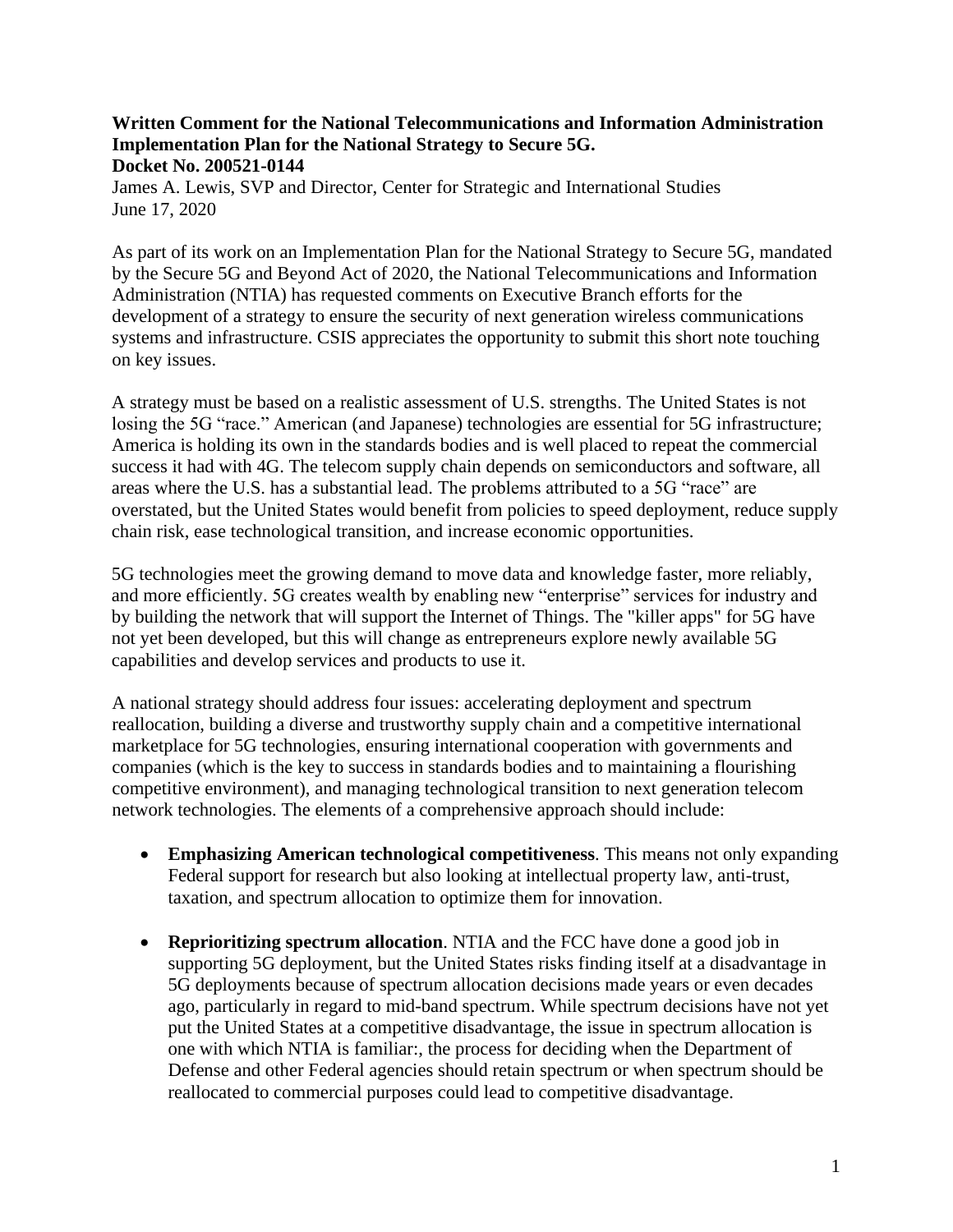- **Supporting government users affected by changes in spectrum policy**. Access to midband spectrum may require moving incumbent users or subsidizing their acquisition of new equipment that reduces the risk of interference. In a previous case during the Bush Administration, this involved auctioning off spectrum and then using the funds produced by auction to compensate Federal agencies (working with the Office of Management and Budget to ensure that the new funds were considered as an addition to existing agency budget allocations and not as a replacement). Given the changing nature of international competition, where commercial innovation is more important to American interests and to national security, reprioritizing spectrum use is in the national interest.
- **Encouraging 5G deployment**. Deployment issues include, in addition to spectrum reallocation, encouraging local governments to speed the approval of 5G infrastructure. Given the division of responsibilities in a Federal system, this issue must balance local concerns with the national interest in rapid 5G deployment. As experience grows with the deployment of 5G cell towers, local concerns may be mitigated by informational efforts by NTIA, FCC and others to provide a better public understanding of opportunities and solutions that have worked elsewhere.
- **Increasing support for research and development**. The goal of R&D should be to preserve diversity in telecommunications technology suppliers so that we do not find ourselves dependent on suppliers from a hostile country. It should also include research into developing the next generation of telecommunications equipment, and the secure use of 5G networks.
- **Researching how to securely communicate over untrustworthy international networks**. Finding ways to mitigate the security risks of untrusted networks will be essential, since many European, African and Middle Eastern companies already use less trustworthy network technologies.
- **Supporting the semiconductor industry**. A 5G strategy should support the American semiconductor industry by developing policies for research, education, and intellectual property protection, and by pushing back against foreign efforts to hobble U.S. competition. Software and semiconductors will form the basis of the next generation of telecommunications infrastructure and the U.S. faces increased competition, particularly in semiconductors, that requires a response. The CHIPS for America Act recently introduced by Senators Cornyn and Warner makes a valuable contribution n this regard, given the importance of semiconductors for telecommunications technology.
- **Promoting international measures to avoid dominance by single suppliers**. A package of international measures—such as reliable standards, trustworthiness and security principles, and foreign assistance to counter Chinese subsidies—offer the best opportunity to avoid a global telecommunications network dominated by a single company. The United States and like-minded countries should provide foreign assistance funding to encourage developing countries to rely on a diverse and trustworthy telecom supplier base. The U.S should strengthen partnerships to ensure that the standards making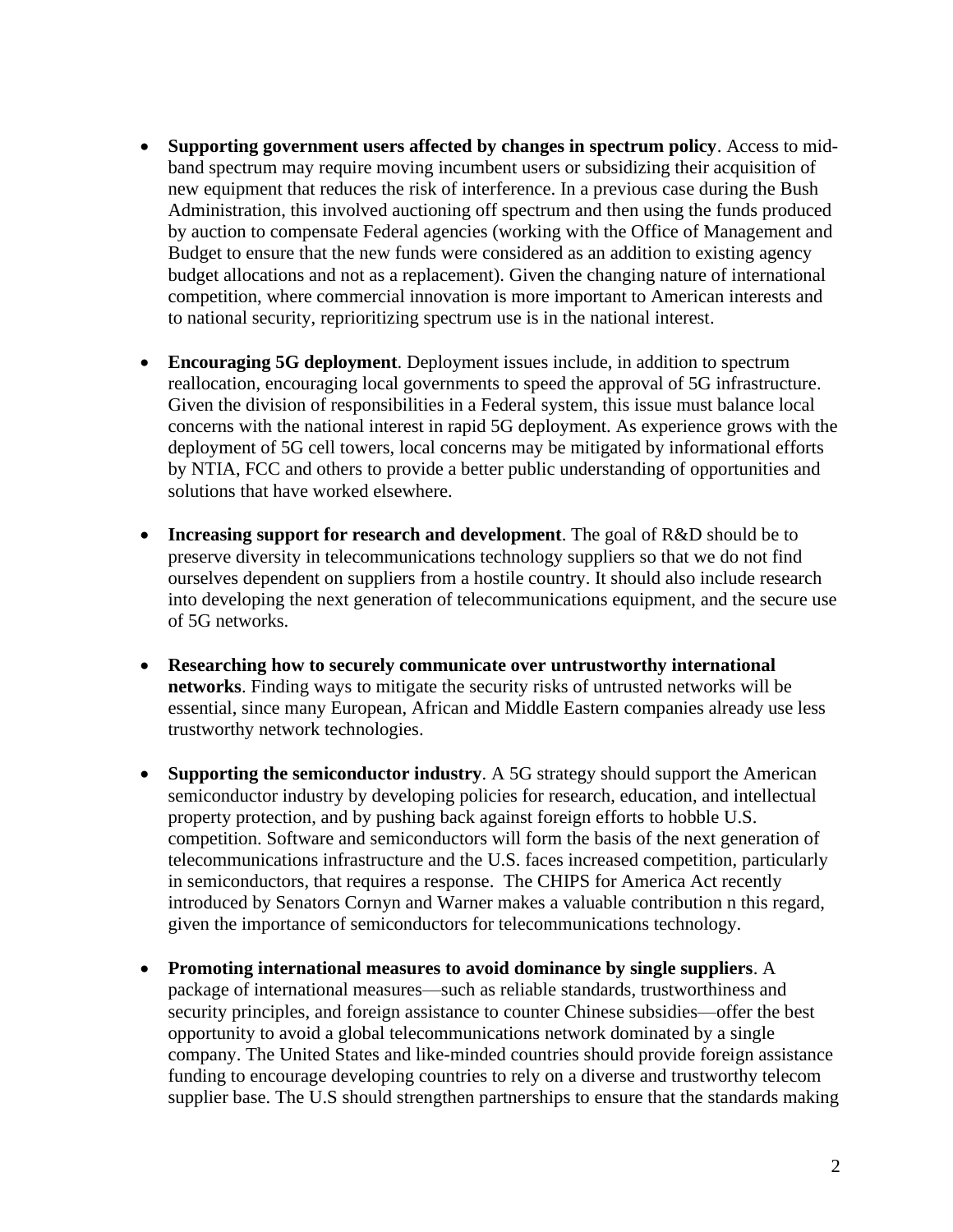process for 5G remains fair and that decisions are based on technological rather than political considerations.

• **Adopting robust security standards and trustworthiness criteria for telecommunications equipment and supply chains**. The Prague Proposal and the EU 5G Tool Box offer good starting points for this. Working with a group of Asian, American and European private sector experts, CSIS developed the attached nontechnical criteria for identifying trustworthy suppliers (also available at [www.csis.org/analysis/criteria-security-and-trust-telecommunications-networks-and](http://www.csis.org/analysis/criteria-security-and-trust-telecommunications-networks-and-services)[services\)](http://www.csis.org/analysis/criteria-security-and-trust-telecommunications-networks-and-services). These Criteria for Security and Trust in Telecommunications Networks and Services can reinforce the Prague Proposal and EU Tool Box. Since some of our allies will adopt the core/edge bifurcation in telecom infrastructure in an effort to improve security, the U.S. should help them make this as effective as possible.

A number of CSIS publications discuss these ideas in detail. They include [How 5G Will](https://www.csis.org/analysis/how-5g-will-shape-innovation-and-security)  [Share Innovation](https://www.csis.org/analysis/how-5g-will-shape-innovation-and-security) and Security, [China's Pursuit of Semiconductor Independence,](https://csis-prod.s3.amazonaws.com/s3fs-public/publication/190115_Lewis_Semiconductor_v6.pdf) and [Can](https://www.csis.org/analysis/can-telephones-race-5g-and-evolution-telecom)  [Telephones Race?](https://www.csis.org/analysis/can-telephones-race-5g-and-evolution-telecom) The U.S. is doing well in the deployment of 5G, but success is not guaranteed without further action and in this, NTIA's efforts at developing a national strategy are invaluable.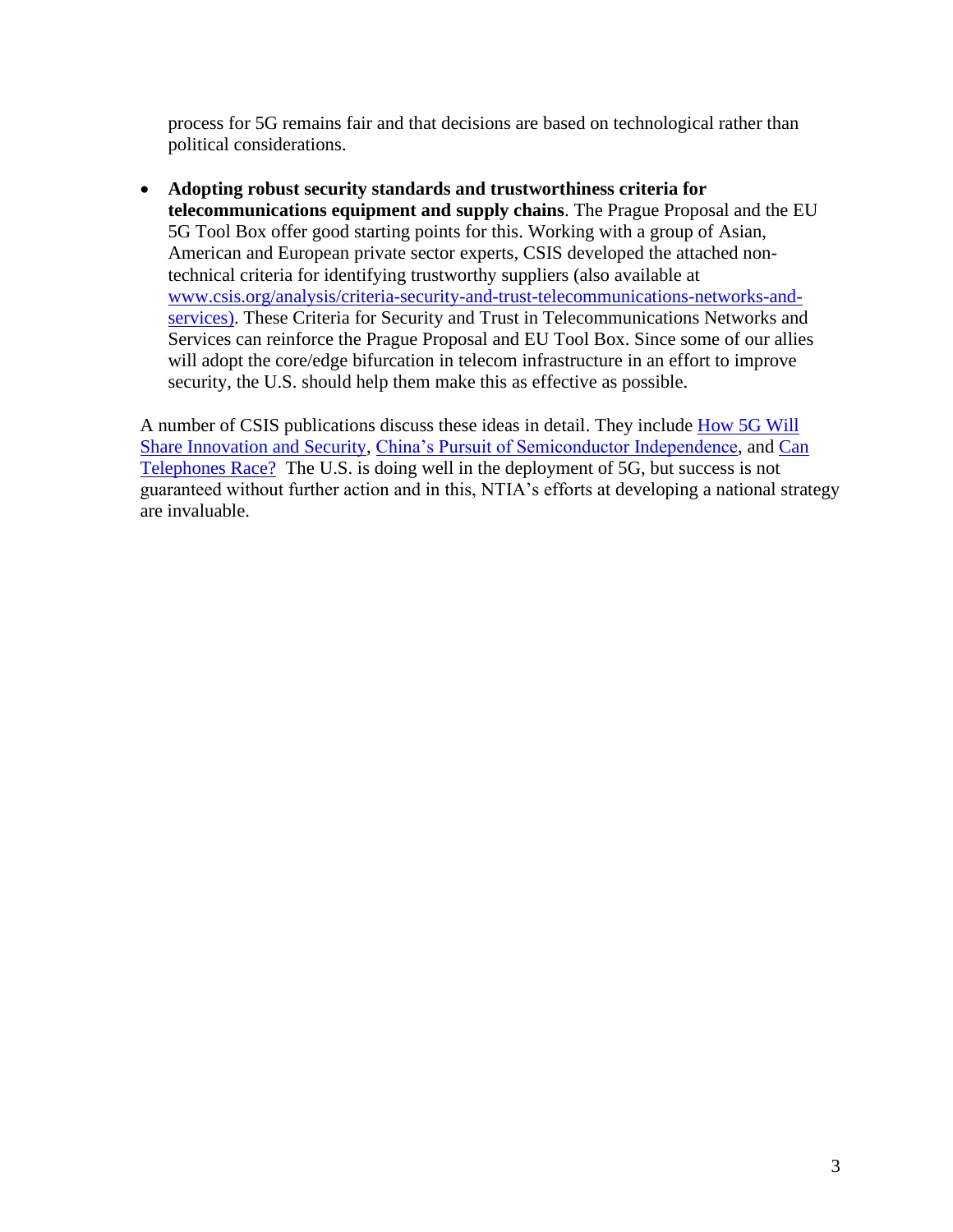## **Attachment: Criteria for Security and Trust in Telecommunications Networks and Services**

At the request of the Department of State, CSIS assembled a group of experts<sup>i</sup> from Asian, European and American companies and research centers to develop criteria to assess the trustworthiness of telecommunications equipment suppliers. These criteria complement the work of the Prague Proposal and the European Union's 5G Toolbox. They offer governments' and network owners or operators an additional tool to use to determine trustworthiness and security.

Communication technologies are transforming the way we live and work. These changes create risks as well as opportunity, since the rapid development and scale of communication technologies can increase dependency and vulnerability. The global supply chains used for telecommunications networks' software and hardware can raise security concerns, including increasing concern about the risks posed by the acquisition and deployment of communications technologies from untrustworthy suppliers. One key issue facing nations is how to assess the trustworthiness and security of technologies provided by different suppliers. Given their sensitivity for national security, telecommunications systems should only be sourced from trustworthy suppliers or manufacturers.

Bearing this in mind, and building on the work of the Prague Proposal and the European Union's 5G Toolbox, we have developed the following criteria for governments and network owners or operators to use in a comprehensive and objective fashion to determine trustworthiness and security. These criteria rely primarily on publicly available information to allow for an assessment of the trustworthiness and security of a potential supplier, and to describe domestic policies to guide responsible and necessary actions to safeguard telecommunications networks. These criteria are derived from different assessment tools, such as foreign investment screening, national security reviews, and commercial practices and allow for fact-based decisions on how trustworthy a supplier is likely to be. Governments can apply these criteria equally and transparently in a cumulative fashion to all companies to assess risk and security.

# **Political and Governance Criteria**

- 1. Suppliers are more trustworthy if they are headquartered in countries (and hence subject to national laws and other governmental actions) with democratically elected governments, as evidenced by the presence of viable and independent opposition parties, elections where the incumbent administration can be or has been displaced, and a separation of powers between judicial, legislative, and executive functions.
- 2. Suppliers are more trustworthy if they are headquartered in a country with an independent judiciary, as evidenced by a record of actions that indicate respect for principles such as presumption of innocence and the right to a public hearing, the right to be tried without undue delay, and the existence of courts or tribunals that follow established procedures and legal processes without being subject to political interference.
- 3. Suppliers are more trustworthy if they are headquartered in a country where the laws and policies governing networks and connectivity services are guided by a demonstrable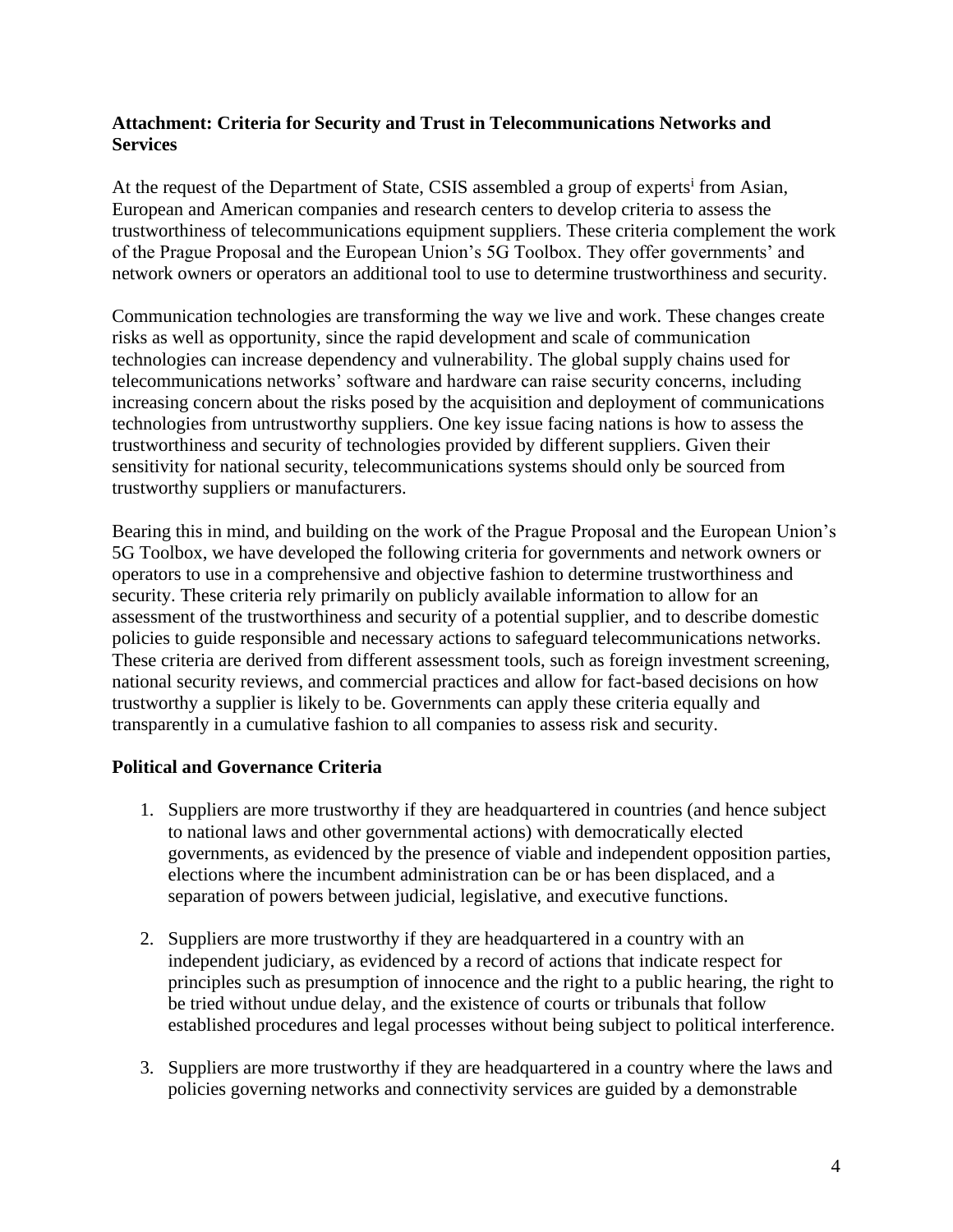respect for the rule of law, shown by clear legal or judicial limitations on the exercise of power by the government where there is evidence that these limitations have had effect.

- 4. Suppliers are more trustworthy if they are headquartered in nations that are security partners with the government of an acquirer or where there are cooperative security arrangements between the government of an acquirer and the government of the supplier.
- 5. Suppliers are more trustworthy if they are headquartered in countries with a demonstrable record of protecting personal data, as evidenced by multilateral agreements, law, and regulation, enforcement actions, or adequacy decisions on data protection by an independent authority.
- 6. Suppliers are more trustworthy if they are headquartered in countries with a demonstrable record of observance of their international human rights commitments, including a demonstrably free media and an absence of censorship, arbitrary detentions, or other actions contrary to accepted human rights practices and international norms.
- 7. Suppliers are more trustworthy if they are selected as the result of an acquisitions process based on factors other than only cost, taking into account labor conditions, trade practices, human rights, and environmental standards.
- 8. Suppliers are less trustworthy if they exhibit a pattern of behavior and practices outside widely accepted international commercial norms that indicate interdependence between a company and a host government. The criteria for assessing this include, for example, legal or formal requirements that government or political party representatives be part of a supplier's administration or management, have arbitrary access to company data and operations, or can compel cooperation or impose obligations for intelligence purposes on the company without it having the right to appeal to an independent judiciary.
- 9. Suppliers are less trustworthy if the national laws of the country where they are headquartered mandate cooperation with the government or give the government special rights that cannot be challenged in court or the national legislature.
- 10. Suppliers are less trustworthy if they or their host governments have a record of engaging in predatory trade practices (such as "dumping," unconditional state subsidies, or the use of artificially low prices) or other practices intended to provide unfair advantage.

#### **Business Practices Assessment Criteria**

- 11. Suppliers are more trustworthy if they have transparent ownership and corporate governance structures that can be independently verified.
- 12. Suppliers are more trustworthy if they are publicly traded or otherwise subject to regulatory requirements that require disclosure or enable examination of the company.
- 13. Suppliers are more trustworthy if they are financed openly and transparently, use best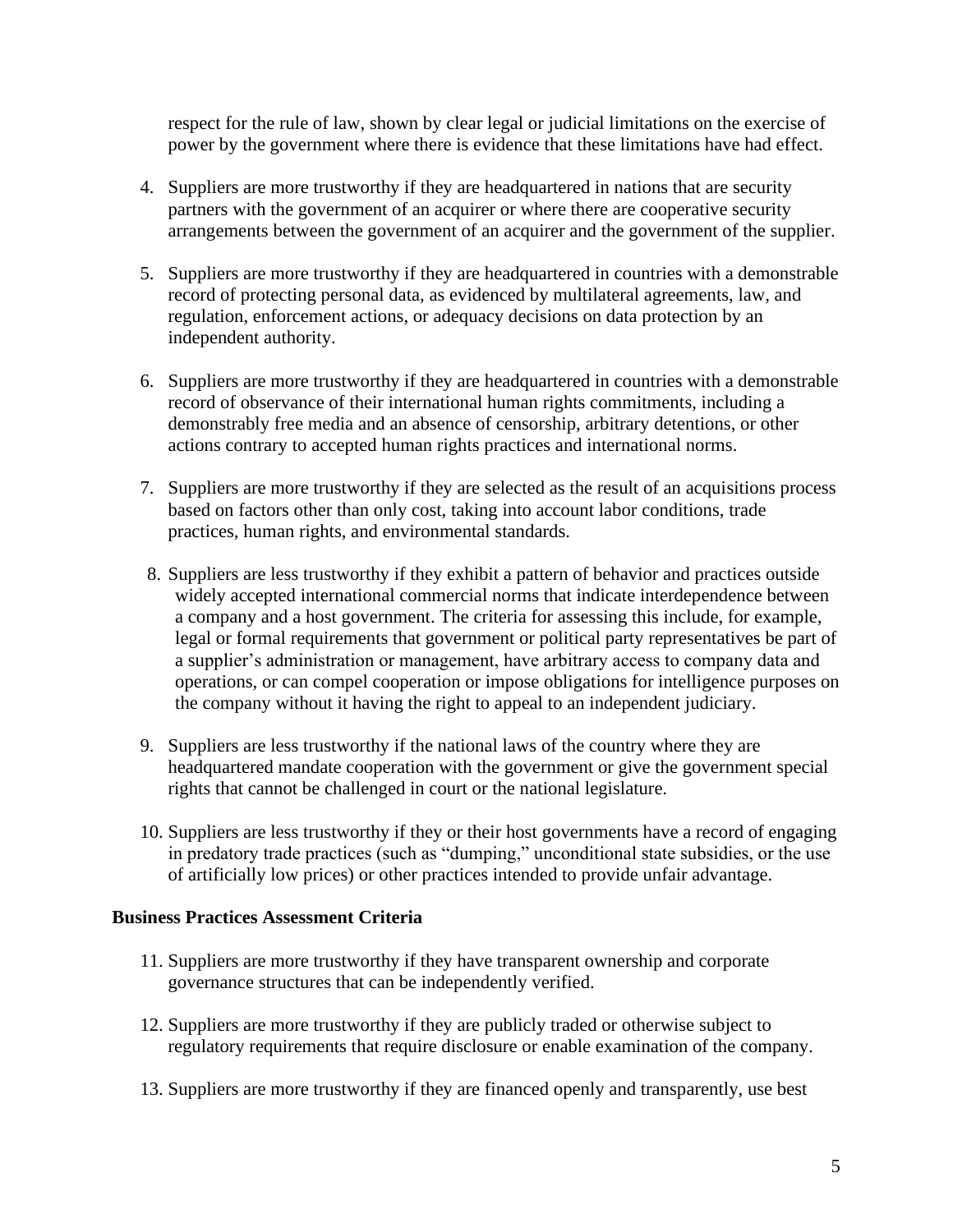practices in procurement, investment, and contracting, and have records available for public or regulatory scrutiny as appropriate.

- 14. Suppliers are more trustworthy if they can demonstrate adherence and observation of internationally recognized accounting standards (such as the Generally Accepted Accounting Principles or the International Financial Reporting Standards).
- 15. Suppliers are more trustworthy if they have a history of due diligence and ethical corporate behavior, including respect for the intellectual property of others.
- 16. Suppliers with opaque ownership structures, which are state-owned, or where ownership is restricted to nationals of a single country are less trustworthy. Opaqueness is indicated by unusual ownership arrangements that disguise who owns, controls, or influences the supplier company or use any other mechanisms to conceal dependencies between the supplier and a foreign state.
- 17. Suppliers are less trustworthy if they benefit from hidden or opaque financial support or incentives, subsidies, or other financing mechanisms that are not commercially reasonable; lack transparency; are part of a larger effort involving predatory pricing intended to eliminate competition; force other suppliers from the market; or are part of other government actions intended to disadvantage competitors unfairly.

# **Cybersecurity Risk Mitigation Criteria**

To the extent that a supplier does not meet the trustworthiness criteria above but a government or operator decides to permit a limited deployment of that supplier's equipment despite the lack of trustworthiness, the risk of using its technology can be partially mitigated and the cybersecurity of the network increased if:

- 18. The supplier has successfully passed independent and credible third-party assessments, credible national risk assessments, or security evaluation processes of technical and nontechnical aspects (such as the legal and policy framework to which the supplier may be subject) of its telecommunications infrastructure technology.
- 19. An acquiring nation or third-party assessment or certification can confirm that the assessed technology is actually deployed in the products used.
- 20. The supplier's products and services technology are designed, built, and maintained according to internationally recognized, open, and consensus-based standards for telecommunications technologies.
- 21. The supplier is able to provide assurances on the pedigree of components and software and has policies and procedures to address security and intellectual property requirements that apply to "open-source" code incorporated in or used to derive any deliverable provided to customers.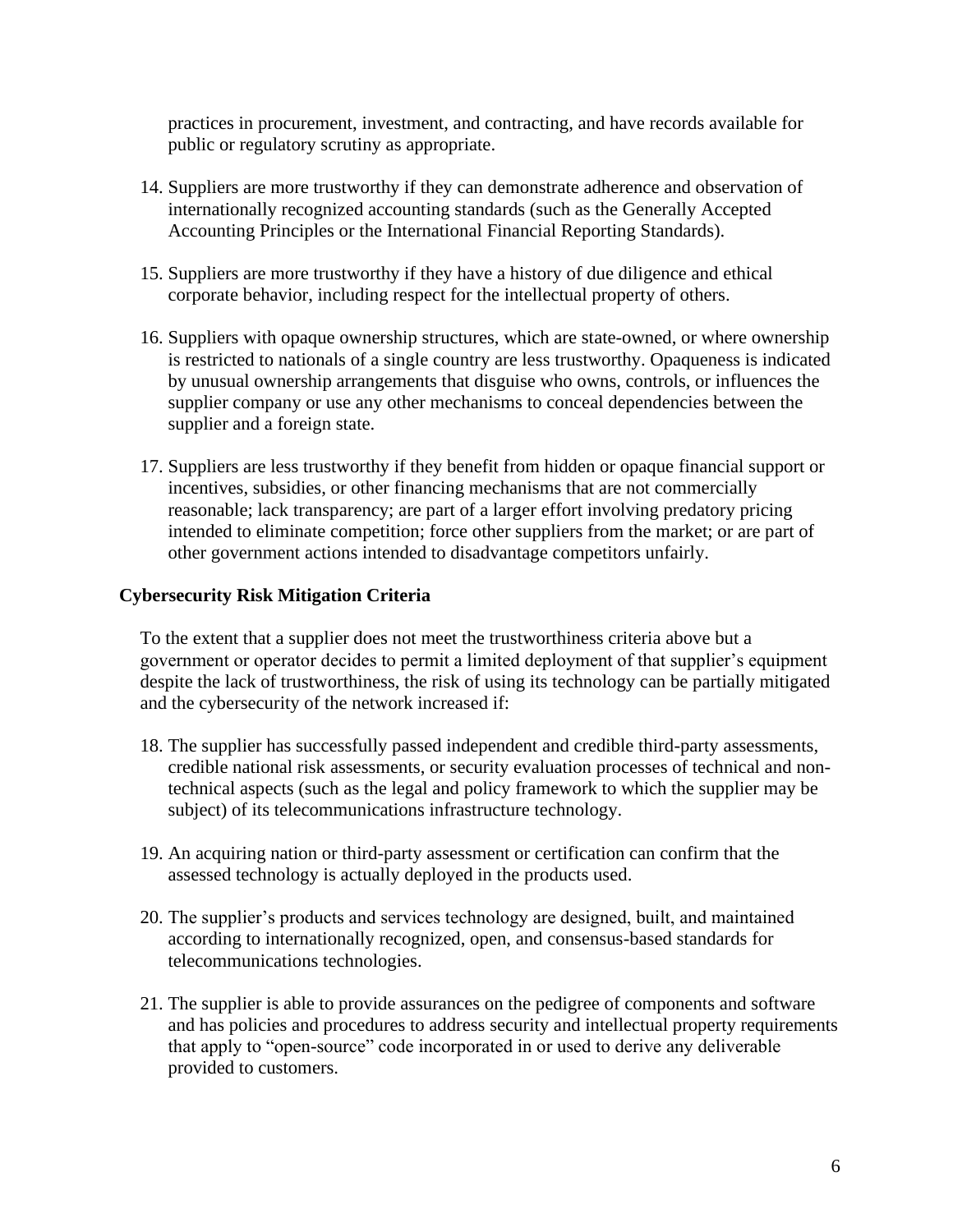- 22. The supplier follows relevant commercial and technical practices for transparency of maintenance, updates, and remediation of products and services.
- 23. The supplier has a record of addressing and remediating security flaws identified by customers in a reasonable period of time.
- 24. The supplier provides operational support in ways that are consistent with the national cybersecurity policies and rules to which the operator is subject and maintains information security governance policies that conform to applicable data protection laws and requirements and verifiably address such requirements.
- 25. The supplier is able to demonstrate that it has adequate oversight and contractually binding security and quality assurances with third-party providers of components for its products.
- 26. The supplier follows secure development practices and is able to document adequate lifecycle management for software tools and source code.
- 27. The supplier has implemented verifiable technical measures to ensure the application of strict access controls (that limit access to authorized users, authorized processes acting on behalf of authorized users, or authorized devices) and security monitoring for the supported network that are consistent with the network operator's security policies.

### **Government Actions to Increase Confidence in Choosing a Supplier**

- 28. Governments should have the policy and legal tools to assess a supplier's risk profile and determine that suppliers are able to demonstrate trustworthiness based on both independent assessments and assessments that apply non-technical criteria identified above. Suppliers should be able to demonstrate that they use secure design, software engineering, and effective security procedures in their products.
- 29. Governments and the private sector should regularly conduct vulnerability assessments and risk mitigation within all network systems. Risk assessments of supplier's products should be both technical and non-technical, taking into account the applicable legal environment and other aspects of supplier's ecosystem, as these factors may be relevant to government and private-sector efforts to maintain security.
- 30. Government policy should adopt policies that avoid "monocultures" across a country's network infrastructure and encourage a diverse and sustainable supply chain of trusted and secure manufacturers for network and system components. However, diversity requirements do not overcome the need for risk mitigation strategies for high-risk vendors.
- 31. Governments should encourage and support the adoption of best security practices for network operators and the implementation of security measures found in existing telecommunications standards (including secure network design and architecture, rules on